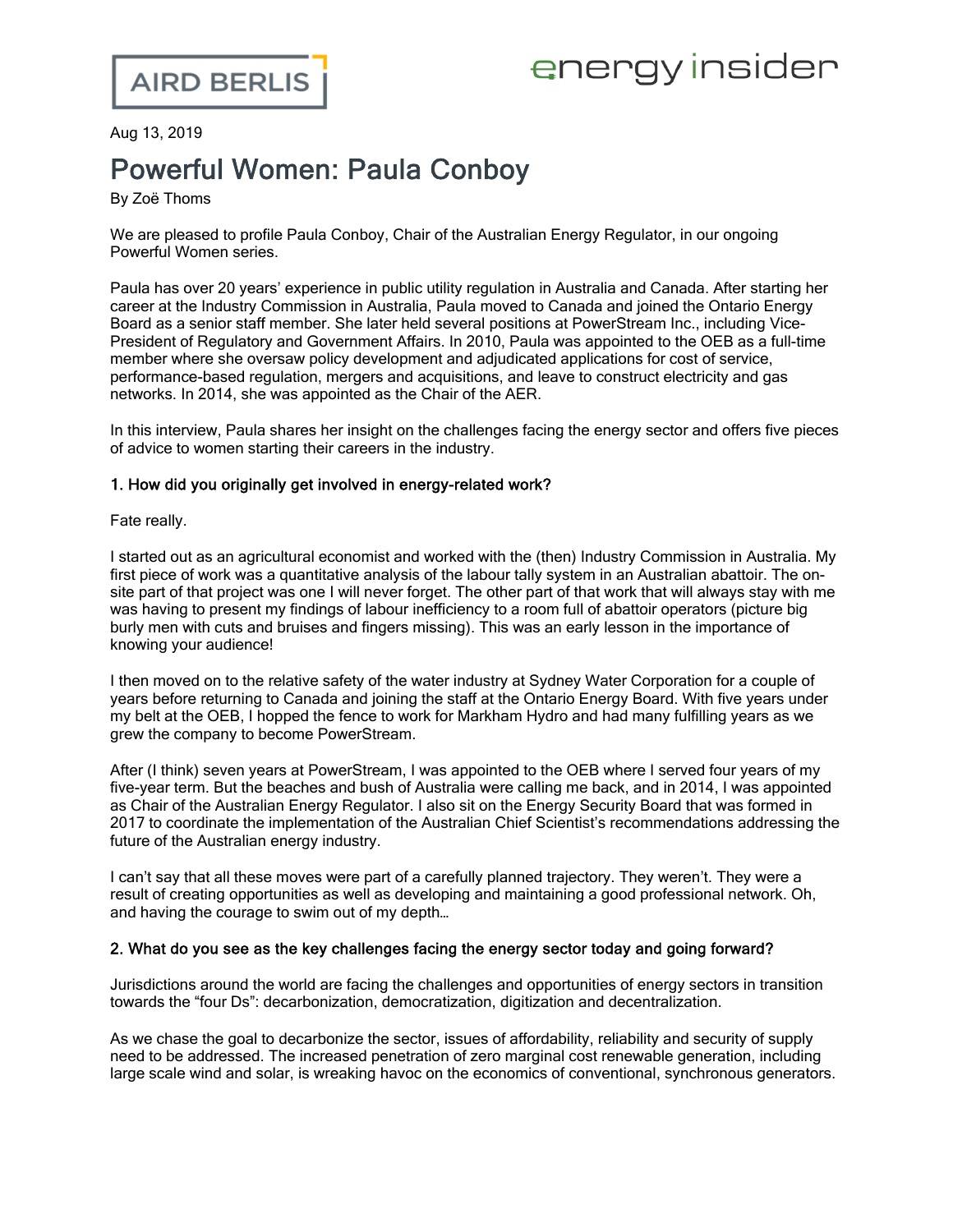The technological transformation of the generation sector away from coal towards more renewables means that it is critical that we have sufficient, flexible generation capacity to fill the gaps when the sun is not shining and the wind is not blowing. The Energy Security Board is developing the Retailer Reliability Obligation – a mechanism that will help ensure Australia has enough dispatchable capacity available when and where we need it.

In addition, it is also important that we develop mechanisms to ensure ongoing system stability. As we transition away from traditional, synchronous generation, we will need to develop new markets that ensure that sufficient stability services such as inertia and frequency control can continue to be provided to protect our electricity system.

Over 2 million Australian households now have solar PV on their rooftops and the costs of battery storage are falling quickly. The rapid deployment of distributed energy resources (DER) is catalyzing the decentralization and democratization of the sector. We are moving away from a linear supply chain to a multi-directional 'transactive' system with embedded information technology and artificial intelligence. The 100-year-old poles and wires business model of the network companies is no longer valid.

We are also seeing new entrants with innovative propositions. These businesses are offering energy monitoring and management services and hardware, real-time or fast-responding demand management technologies, aggregation businesses, and more. Their diversity means that their impacts on networks vary considerably. Overall, we are looking to find ways to optimize the use of DER to the benefit of all energy consumers.

The digitization required to optimize millions of decentralized assets and connected devices in play throughout the grid is phenomenal. That means we need to create systems and governance to regulate access to the massive amounts of high-quality data.

One thing is for certain, as a regulator, it's important to support these consumer driven transitions, but stay mindful of our role in protecting their long-term interests.

#### 3. What are the key challenges and opportunities that you see for women as leaders?

One of the key challenges for many women leaders (and men leaders who are taking on a greater role in the family) is work-life integration. I don't like the term "work-life balance" because it suggests a static equilibrium where work and life are equal. But work, family, exercise and play will always be fluid. If you try to balance them, you risk feeling defeated and guilty. These elements will always be out of balance, the challenge is to look at them over time to ensure that you're getting what you want.

There are more opportunities for women in leadership roles. And, there are a lot of great women leaders paving the way for younger women and re-defining what makes a great leader. Companies and agencies are beginning to recognize that diversity of skills and experience are needed in the energy sector – creating greater opportunities for women with different skills and ways of thinking. This is especially important in an industry that is changing so rapidly.

#### 4. What advice do you have for a woman starting her career in the energy sector?

I'd share the following five pieces of advice:

- 1. The importance of building your network encompasses connecting with people who *don't* think the same way you do.
- 2. Support and empower other women. As you climb the corporate ladder, be the one that extends a hand to lift up another woman. That karma will flow back to you one day.
- 3. Step out of your comfort zone, stay open-minded and create your own opportunities.
- 4. Maintain a growth mindset. If you feel out of your depth, realize that tomorrow will be a little easier, next week a little more. And in a year, you're bound to look back at what you've done with great pride.